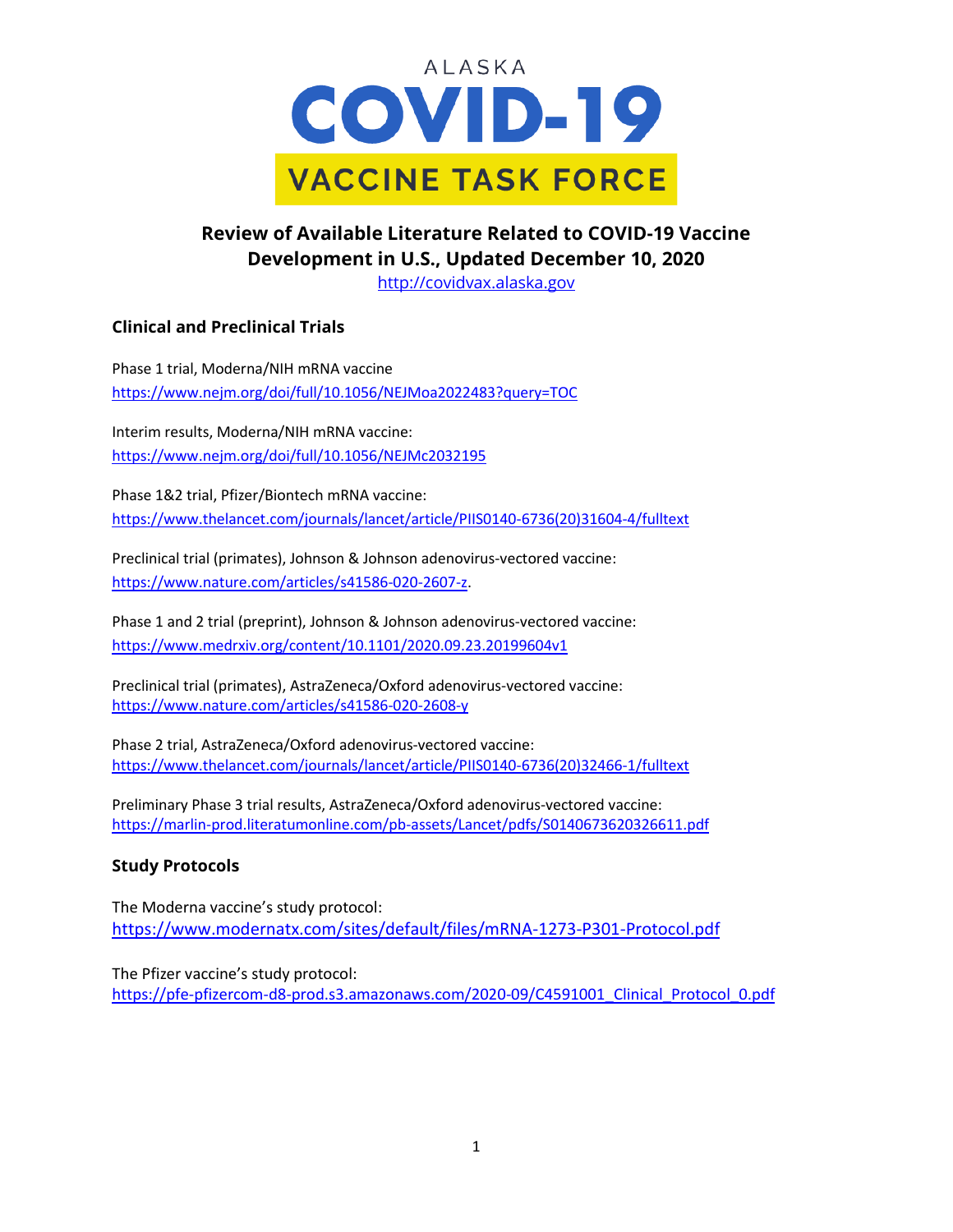

# **Review of Available Literature Related to COVID-19 Vaccine Development in U.S., Updated December 10, 2020**

[http://covidvax.alaska.gov](http://covidvax.alaska.gov/)

#### **Press Releases and Investor Presentations**

Moderna/NIH mRNA vaccine: [https://investors.modernatx.com/news-releases/news-release-details/modernas-covid-19-vaccine](https://investors.modernatx.com/news-releases/news-release-details/modernas-covid-19-vaccine-candidate-meets-its-primary-efficacy)[candidate-meets-its-primary-efficacy](https://investors.modernatx.com/news-releases/news-release-details/modernas-covid-19-vaccine-candidate-meets-its-primary-efficacy)

Pfizer/Biontech mRNA vaccine:

[https://cdn.ymaws.com/www.immunizationmanagers.org/resource/collection/C51290B5-3749-4FC1-8F88-](https://cdn.ymaws.com/www.immunizationmanagers.org/resource/collection/C51290B5-3749-4FC1-8F88-330CF4266E05/BNT162b2_Topline_IA_Readout_Press_Release_FINAL.pdf) [330CF4266E05/BNT162b2\\_Topline\\_IA\\_Readout\\_Press\\_Release\\_FINAL.pdf](https://cdn.ymaws.com/www.immunizationmanagers.org/resource/collection/C51290B5-3749-4FC1-8F88-330CF4266E05/BNT162b2_Topline_IA_Readout_Press_Release_FINAL.pdf)

[https://www.pfizer.com/news/press-release/press-release-detail/pfizer-and-biontech-submit-emergency](https://www.pfizer.com/news/press-release/press-release-detail/pfizer-and-biontech-submit-emergency-use-authorization)[use-authorization](https://www.pfizer.com/news/press-release/press-release-detail/pfizer-and-biontech-submit-emergency-use-authorization)

Investor presentation:

[https://s21.q4cdn.com/317678438/files/doc\\_presentations/2020/09/Covid-19-Programs\\_FINAL.pdf](https://s21.q4cdn.com/317678438/files/doc_presentations/2020/09/Covid-19-Programs_FINAL.pdf)

Investor commentary:

[https://www.fiercepharma.com/vaccines/pfizer-sees-mostly-mild-to-moderate-safety-profile-phase-3-covid](https://www.fiercepharma.com/vaccines/pfizer-sees-mostly-mild-to-moderate-safety-profile-phase-3-covid-vaccine-study)[vaccine-study](https://www.fiercepharma.com/vaccines/pfizer-sees-mostly-mild-to-moderate-safety-profile-phase-3-covid-vaccine-study)

AstraZeneca/Oxford adenovirus-vectored vaccine press release on phase 3 results: https://www.reuters.com/article/uk-health-coronavirus-astrazeneca-oxford/decades-of-work-and-half-adose-of-fortune-drove-oxford-vaccine-success-idUKKBN2832NG

Johnson & Johnson adenovirus-vectored vaccine phase 3 trials: https://clinicaltrials.gov/ct2/show/NCT04505722

Novavax protein subunit vaccine announcement regarding plans to start a Phase 3 trial in the US in November:

https://ir.novavax.com/news-releases/news-release-details/novavax-provides-phase-3-covid-19-vaccineclinical-development